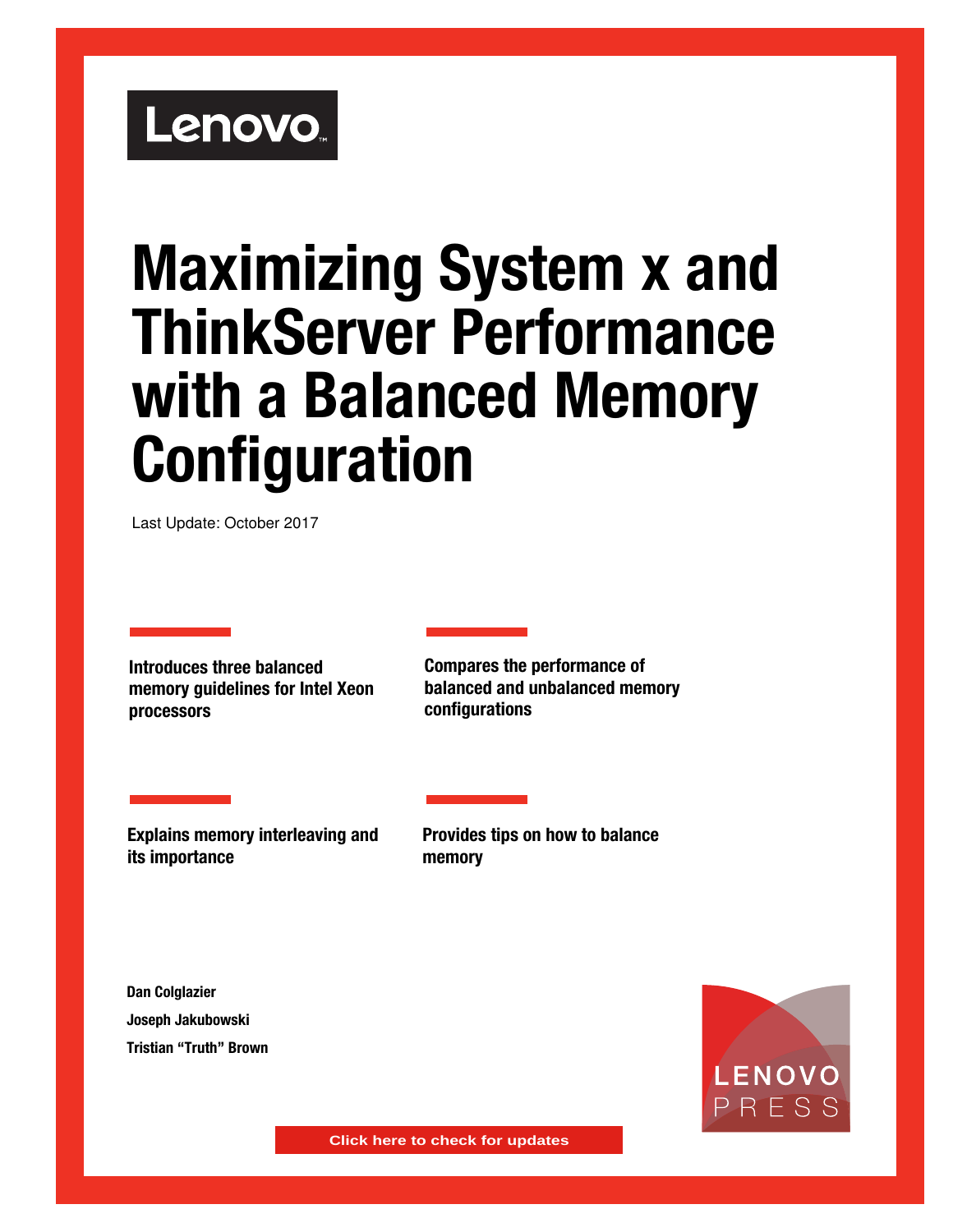# **Abstract**

Configuring a server with balanced memory is important for maximizing its memory bandwidth and overall performance. Lenovo servers running Intel Xeon processors have 4 or 8 memory channels per processor and up to three DIMMs per channel, so it is important to understand what is considered a balanced configuration and what is not.

In this paper, we introduce three balanced memory guidelines that will guide you to select a balanced memory configuration. Balanced and unbalanced memory configurations are presented along with their relative measured memory bandwidths to show the effect of unbalanced memory. Suggestions are also provided on how to produce balanced memory configurations.

This paper is for System x and ThinkServer customers and for business partners and sellers wishing to understand how to maximize the performance of Lenovo servers.

At Lenovo Press, we bring together experts to produce technical publications around topics of importance to you, providing information and best practices for using Lenovo products and solutions to solve IT challenges.

See a list of our most recent publications at the Lenovo Press web site:

#### <http://lenovopress.com>

**Do you have the latest version?** We update our papers from time to time, so check whether you have the latest version of this document by clicking the **Check for Updates** button on the front page of the PDF. Pressing this button will take you to a web page that will tell you if you are reading the latest version of the document and give you a link to the latest if needed. While you're there, you can also sign up to get notified via email whenever we make an update.

## **Contents**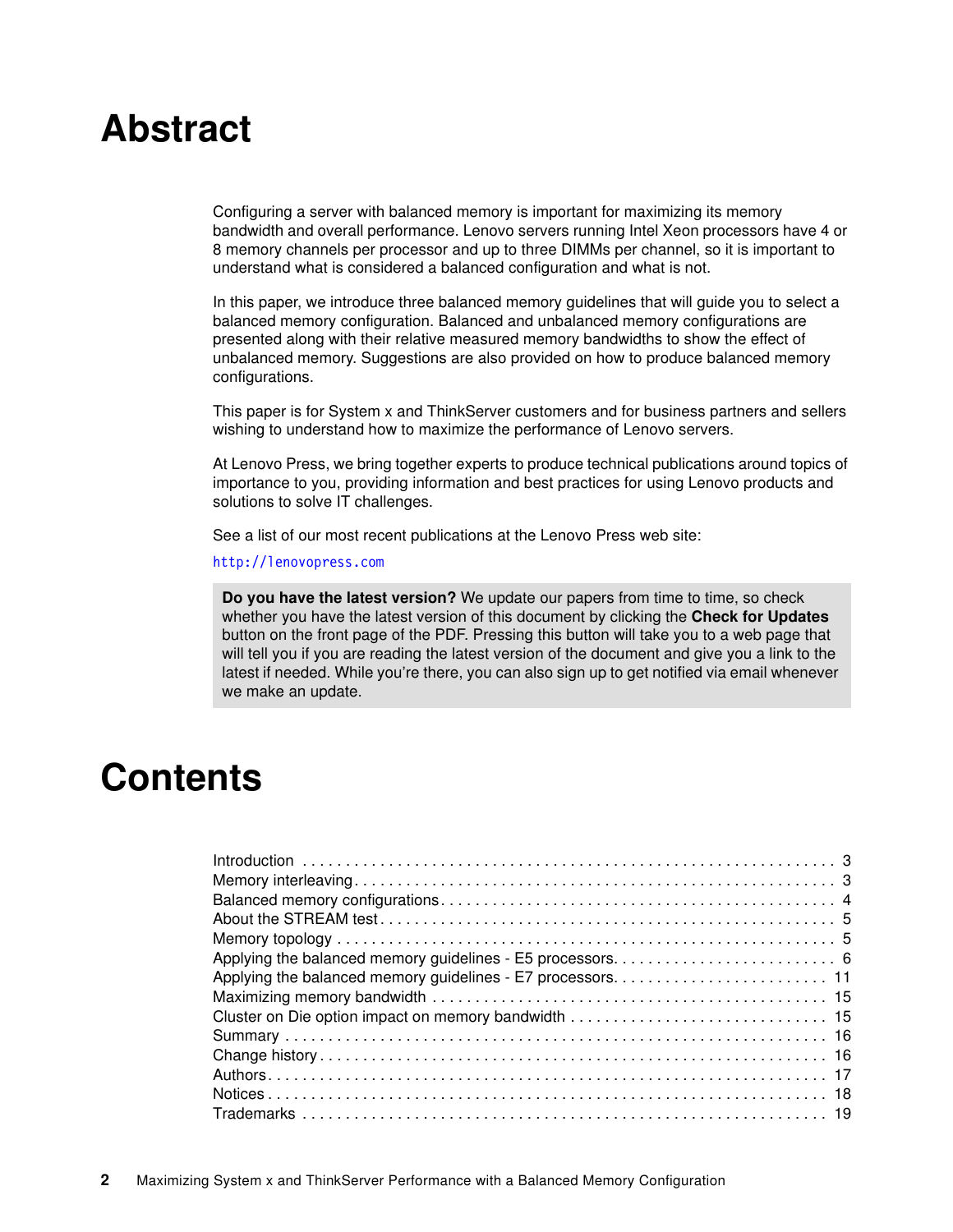## <span id="page-2-0"></span>**Introduction**

The memory subsystem is a key component of the Intel Xeon architecture of Lenovo® servers which can affect overall server performance. When properly configured, the memory subsystem can deliver extremely high memory bandwidth and low memory access latency. When the memory subsystem is incorrectly configured, however, the memory bandwidth available to the server can become limited and overall server performance can be reduced.

This brief explains the concept of balanced memory configurations that yield the highest possible memory bandwidth from the Intel Xeon architecture. Examples of balanced and unbalanced memory configurations are shown to illustrate their effect on memory subsystem performance.

This paper is applicable to servers based on Intel Xeon E5 v4 and upcoming E7 v4 processors as well as the previous generation Xeon E5 v3 and E7 v3 processor families.

## <span id="page-2-1"></span>**Memory interleaving**

Access to the information stored on memory DIMMs is controlled by the memory controller(s) within the Intel Xeon processor. Depending on the specific processor, one or two memory controllers are present in each processor. Each memory controller is attached to memory channels that are connected to the physical slot connectors that interface to memory DIMMs.

[Figure 1 on page 3](#page-2-2) illustrates how an Intel E5 processor's memory controllers are connected to DIMM slots.



<span id="page-2-2"></span>*Figure 1 Layout of the Intel Xeon E5 memory controllers and DIMM slots*

The Xeon processor optimizes memory accesses by creating interleave sets across the memory controllers and/or memory channels. For example, if identical DIMMs are populated on both memory channels attached to a memory controller, the memory controller creates a 2-way interleave set across both DIMMs. [Figure 2 on page 4](#page-3-1) shows two such interleave sets.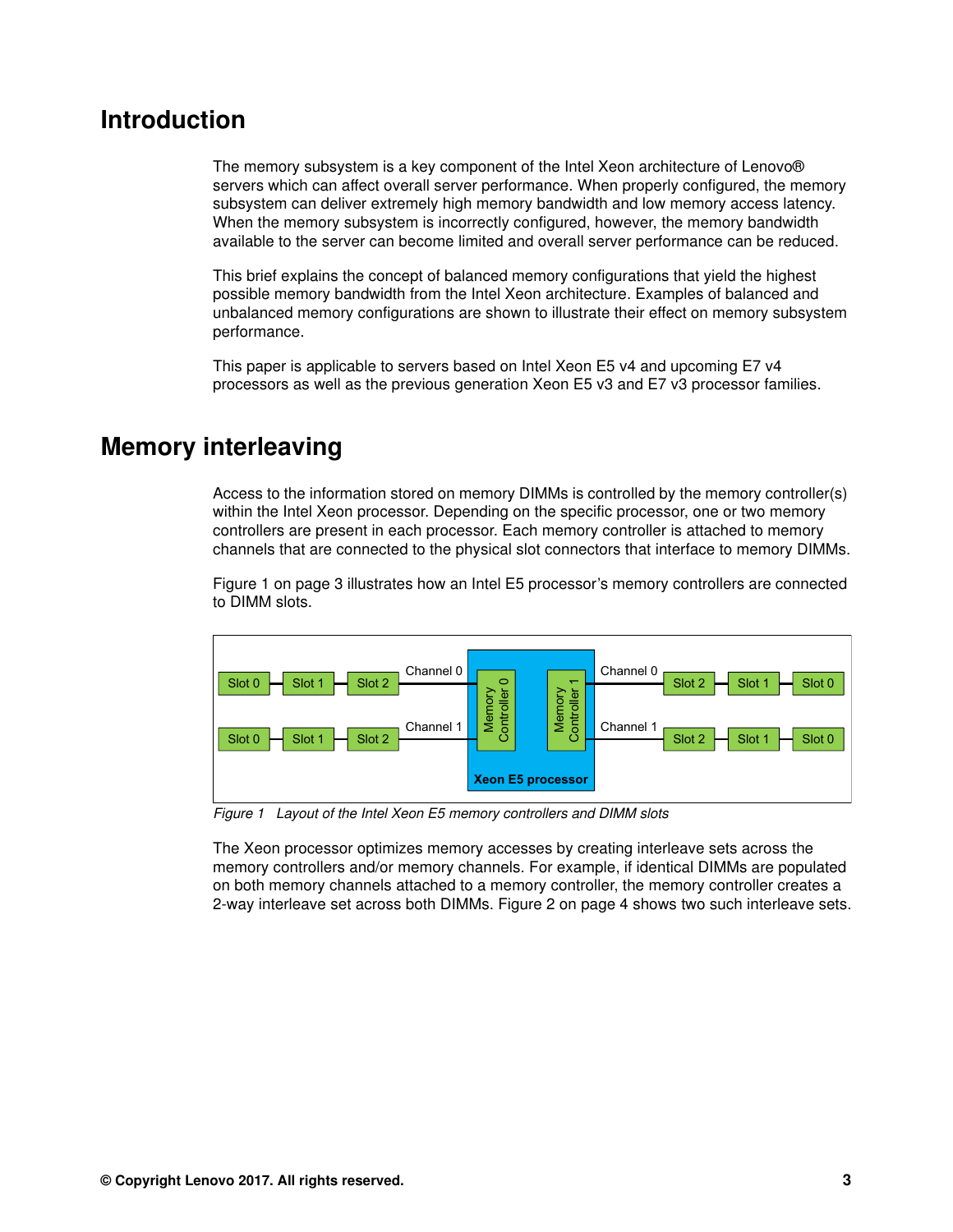

<span id="page-3-1"></span>*Figure 2 Two-way interleave sets (four identical DIMMs)*

Interleaving enables higher memory bandwidth by spreading contiguous memory accesses across both memory channels rather than sending all memory accesses to one memory channel or the other.

If DIMMS with different memory capacities are populated on the memory channels attached to a memory controller or if different numbers of identical capacity DIMMs are populated on the memory channels, the memory controller has to create multiple interleave sets. Managing multiple interleave sets creates overhead for the memory controller which can reduce memory bandwidth.

[Figure 2](#page-3-1) illustrates a 2-way memory interleave set on an Intel E5 processor which results from populating identical memory DIMMs on each memory channel. These 2-way memory interleave sets can be further interleaved across the memory controllers. Consecutive addresses would alternate between the memory controllers with every fourth address going to each memory channel.

Within a memory channel, a second level of interleaving called *memory rank interleaving* can occur. A *memory rank* is a block of data created from the memory chips on a memory DIMM. A memory rank is typically 64 bits wide. If ECC is supported, an additional 8 bits are added for a total of 72 bits. A DIMM may contain multiple memory ranks, for example, one, two and four ranks per DIMMs. Memory rank interleaving is optimal when each DIMM on a memory channel has the same number of memory ranks. For example, each DIMM on a memory channel is a 2-rank DIMM.

When installing memory DIMMs into your server, follow the DIMM installation sequence for your particular server. The configurations shown in this paper did not always follow the sequences for the servers they were implemented and measured on as a number of these configurations were put together just for demonstration purposes.

## <span id="page-3-0"></span>**Balanced memory configurations**

Balanced memory configurations enable optimal interleaving across all attached memory channels so memory bandwidth is maximized. Bandwidth can be optimized if both memory controllers on the same physical processor socket are identically configured. System level memory performance can be further optimized if each physical processor socket has the same physical memory capacity.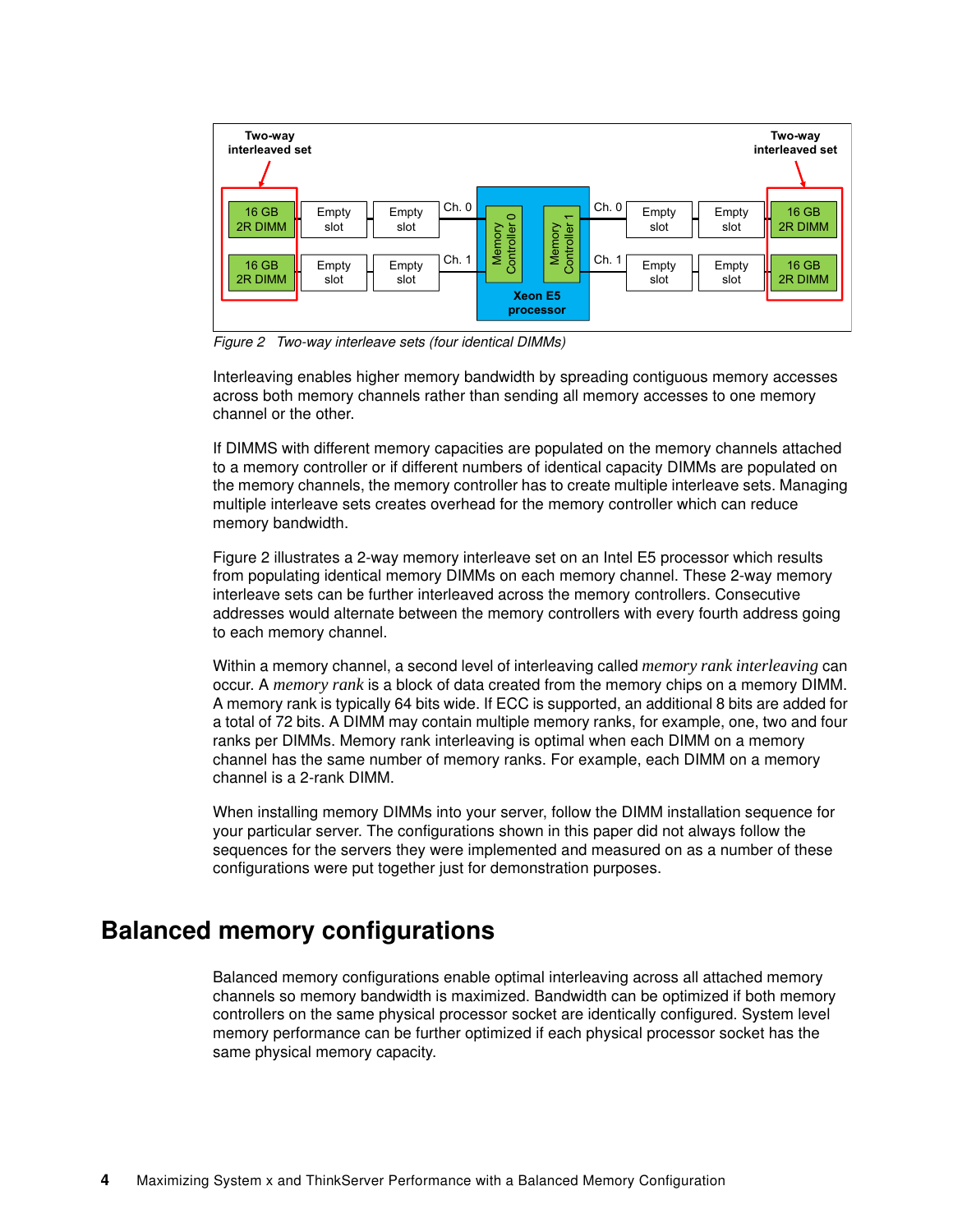As a result, the basic guidelines for a balanced memory subsystem are as follows:

- 1. All populated memory channels should have the same total memory capacity and the same total number of ranks
- 2. All memory controllers on a processor socket should have the same configuration of memory DIMMs
- 3. All processor sockets on the same physical server should have the same configuration of memory DIMMs

**Tip:** We refer to the above three bullets throughout this paper as the *balanced memory guidelines 1, 2 and 3*.

## <span id="page-4-0"></span>**About the STREAM test**

STREAM Triad is a simple, synthetic benchmark designed to measure sustainable memory bandwidth. Its intent is to measure the best memory bandwidth available. STREAM Triad will be used to measure the sustained memory bandwidth of various memory configurations to see the effect of unbalanced memory configurations on memory bandwidth.

For more information about STREAM Triad, see:

<http://www.cs.virginia.edu/stream/>

## <span id="page-4-1"></span>**Memory topology**

In this paper we are testing with a server that has an E5-2600 v3 processor with two memory controllers, however the results equally apply to servers with E5-2600 v4 processors.

**Low-end Xeon E5 processors:** Intel Xeon E5 v3 processors with fewer than 10 cores and E5 v4 processors with fewer than 12 cores only have one memory controller in the processor package, with all four memory channels connected to the one memory controller. As a result, balanced memory guideline 2 does not apply for processors with only one memory controller.

To illustrate various memory topologies for a processor with two memory controllers, different memory configurations will be designated as A:B:C:D where each letter indicates the number of DIMMs populated on each memory channel.

- ► A refers to Memory Channel 0 on Memory Controller 0
- ► B refers to Memory Channel 1 on Memory Controller 0
- -C refers to Memory Channel 0 on Memory Controller 1
- ► D refers to Memory Channel 1 on Memory Controller 1

This designation is shown in [Figure 3 on page 6](#page-5-1).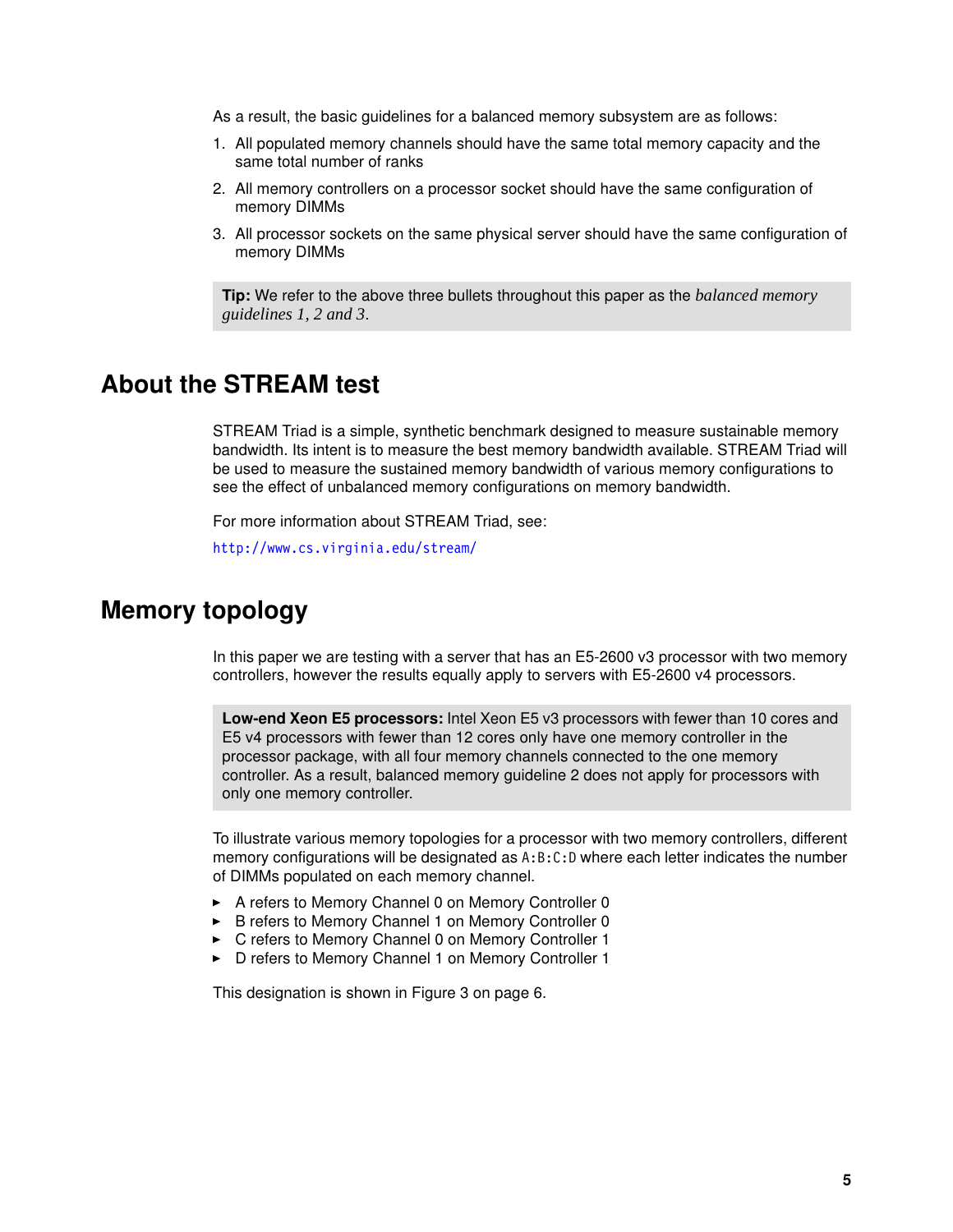

<span id="page-5-1"></span>*Figure 3 Channel designation*

As an example, a 3:2:1:0 memory configuration has:

- ► 3 DIMMs on Memory Channel 0 on Memory Controller 0
- -2 DIMMs on Memory Channel 1 on Memory Controller 0
- -1 DIMM on Memory Channel 0 on Memory Controller 1
- -0 DIMMs on Memory Channel 1 on Memory Controller 1

## <span id="page-5-0"></span>**Applying the balanced memory guidelines - E5 processors**

We will start with the assumption that balanced memory guideline 3 described in ["Balanced](#page-3-0)  [memory configurations" on page 4](#page-3-0) is followed so that all processor sockets on the same physical server have the same configuration of memory DIMMs.

#### **Configuration of 4 DIMMs - balanced**

Therefore, we only have to look at one processor socket for each memory configuration. We will start with one DIMM in each memory channel which yields the 1:1:1:1 memory configuration shown in [Figure 4.](#page-5-2)



<span id="page-5-2"></span>*Figure 4 One memory DIMM in each channel (STREAM Triad relative memory bandwidth = 100)*

This is a balanced memory configuration as it follows balanced memory guideline 1 with all memory channels having 16 GB of memory capacity and two ranks total. It also follows balanced memory guideline 2 with both memory controllers having the same configuration of DIMMs.

Interleaving can be done across the memory controllers and across both pairs of memory channels. The 1:1:1:1 memory configuration provides a maximum amount of memory bandwidth with a relative STREAM Triad score of 100.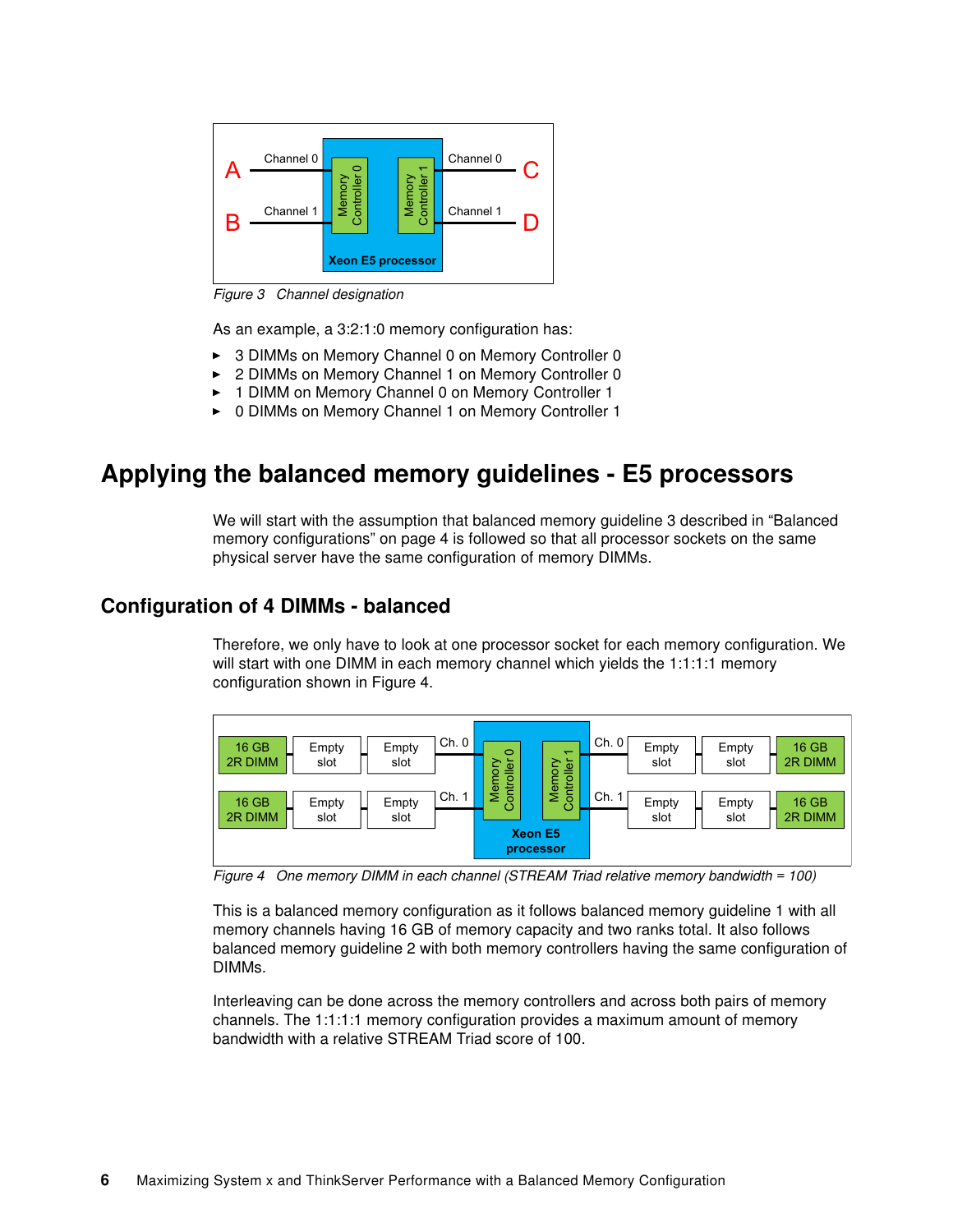#### **Configuration of 5 DIMMs - unbalanced**

Next we will add one DIMM to see its effect on memory bandwidth. This 2:1:1:1 memory configuration is shown in [Figure 5.](#page-6-0)



<span id="page-6-0"></span>*Figure 5 2:1:1:1 memory configuration (STREAM Triad relative memory bandwidth = 26)*

This is not a balanced memory configuration as it breaks both balanced memory guideline 1 with a different memory capacity and number of ranks on one memory channel than the others and balanced memory guideline 2 with different DIMM configurations on each memory controller.

While a 2-way interleave set is created on Controller 1, Controller 0 has to create two separate interleave sets for the three DIMMs on its two memory channels:

- -A 2-way interleave set is created using one DIMM from each memory channel.
- -A 1-way interleave set is created using the remaining DIMM on Controller 0 Channel 0.

Interleaving across the memory controllers is not done for this configuration due to the unbalanced memory between them. The inability to interleave across the memory controllers combined with the interleaving overhead on Memory Channel 0 reduces the relative memory bandwidth of the 2:1:1:1 memory configuration to 26 or 26% of the 1:1:1:1 memory configuration.

#### **Configurations of 6 DIMMs - 3 unbalanced and 1 balanced**

There are numerous ways to populate six DIMMs in the twelve DIMM slots. We will look at four different ways to see the effect on memory bandwidth.



The first is the 2:1:1:2 memory configuration shown in [Figure 6](#page-6-1).

<span id="page-6-1"></span>*Figure 6 2:1:1:2 memory configuration (STREAM Triad relative memory bandwidth = 52)*

This is an unbalanced memory configuration as it does not follow balanced memory guideline 1 with two memory channels having 32 GB of memory and four total ranks while the other two have only 16GB of memory and two ranks. Balanced memory guideline 2 is followed as both memory controllers have the same configuration of memory DIMMs allowing interleaving to be done across the memory controllers.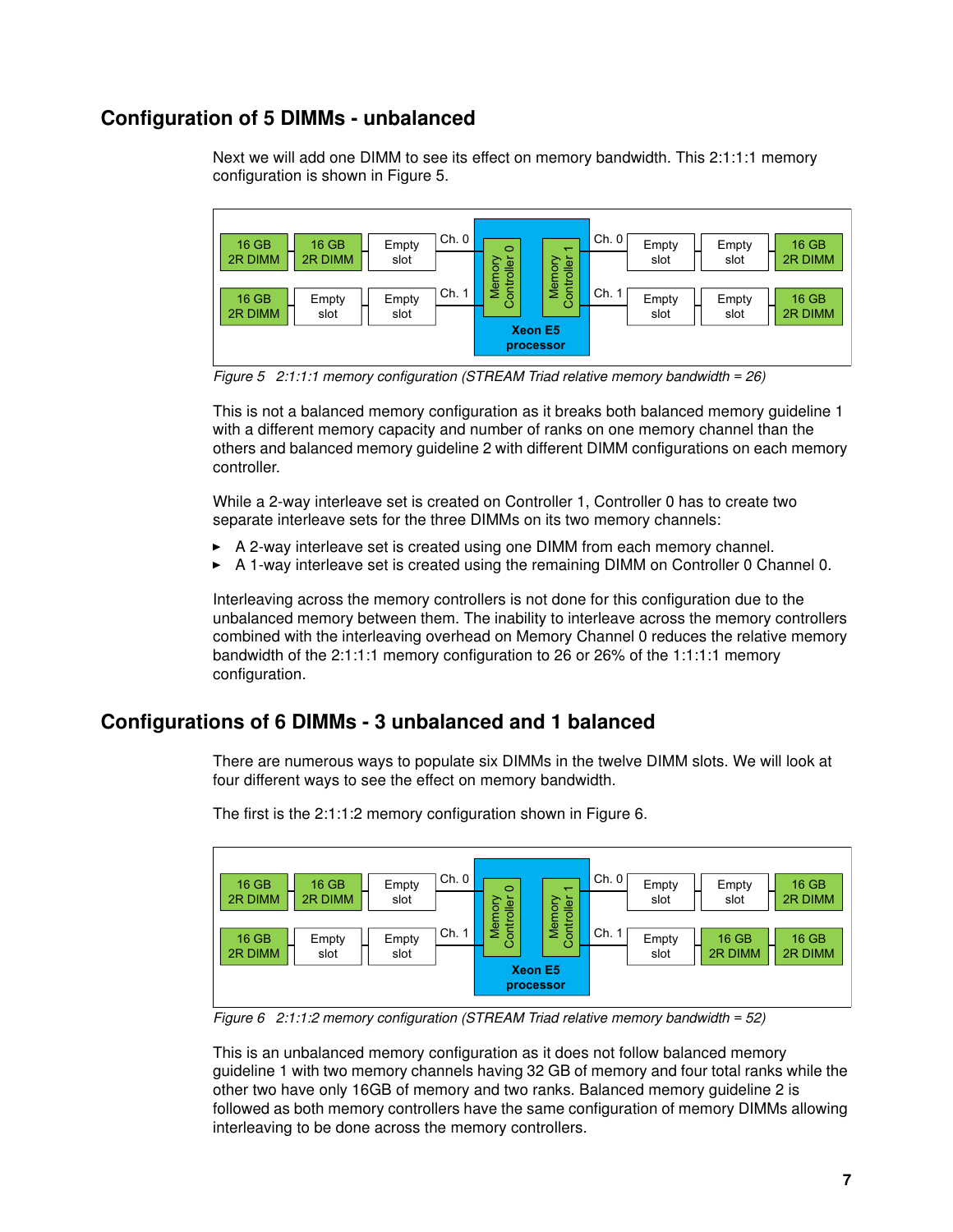Each memory controller has to create two separate interleave sets for the three DIMMs on their two memory channels as described above for Memory Controller 0 in the 2:1:1:1 memory configuration. Even though balanced memory guideline 2 is followed with each memory controller having the same configuration of DIMMs, the interleaving overhead of multiple sets on the channels reduces the relative memory bandwidth of the 2:1:1:2 memory configuration to only 52.

Another way to populate memory with six DIMMs is in a 3:1:1:1 configuration as shown in [Figure 7 on page 8.](#page-7-0)



<span id="page-7-0"></span>*Figure 7 3:1:1:1 memory configuration (STREAM Triad relative memory bandwidth = 20)*

This unbalanced memory configuration does not follow balanced memory guideline 1 as one channel has more memory capacity and ranks than the others. It also does not follow balanced memory guideline 2 as the memory controllers do not have the same DIMM configurations.

Interleaving cannot be done across the memory controllers. Memory Controller 1 can interleave its memory channels as they follow balanced memory guideline 1. Memory Controller 0 will need to create a 2-way interleave set across its memory channels and two 1-way interleave sets for the two other DIMMs on its Memory Channel 0.

Since most of this configuration's memory is on Memory Controller 0, this interleaving overhead is very detrimental. The result is a relative memory bandwidth of 20.

One way to fulfill balanced memory guideline 2 with six DIMMs is with a 3:0:3:0 memory configuration shown in [Figure 8.](#page-7-1)



<span id="page-7-1"></span>*Figure 8 3:0:3:0 memory configuration (STREAM Triad relative memory bandwidth = 39)*

This memory configuration also follows balanced memory guideline 1 and is a balanced memory configuration. Even so, all memory channels should be populated to achieve maximum memory bandwidth.

Interleaving is done across the memory controllers. Each memory controller will create three 1-way interleave sets on Memory Channel 0.

Even though balanced memory guideline 2 is met, this memory configuration produces a relative memory bandwidth of 39 mostly due to no contribution from either Memory Channel 1.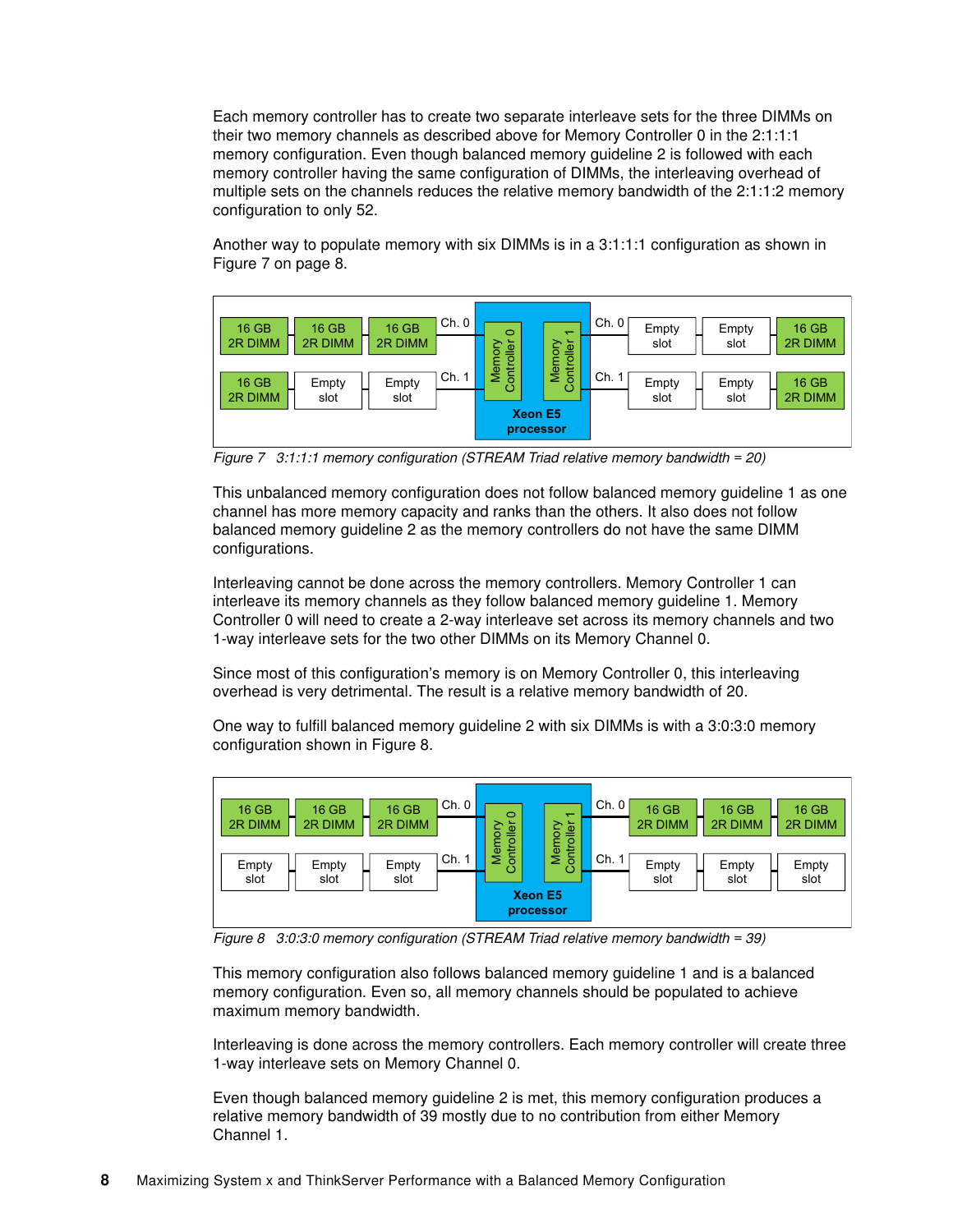The final way to arrange six DIMMs is to put all of them on one memory controller in the 3:3:0:0 memory configuration shown in [Figure 9 on page 9](#page-8-0).



<span id="page-8-0"></span>*Figure 9 3:3:0:0 memory configuration (STREAM Triad relative memory bandwidth = 38)*

This memory configuration does not follow balanced memory guideline 1 in the same way as the 3:0:3:0 memory configuration. It also does not follow balanced memory guideline 2 as all the memory is on one memory controller. Having one memory controller unpopulated entirely removes its contribution to memory bandwidth.

Interleaving can occur between the channels on Memory Controller 0. Even so, the 3:3:0:0 memory configuration has a relative memory bandwidth of 38.

#### **Configurations of 8 DIMMs - balanced**

Using eight DIMMs, it is easy to create the balanced 2:2:2:2 memory configuration as shown in [Figure 10.](#page-8-1)



<span id="page-8-1"></span>*Figure 10 2:2:2:2 memory configuration (STREAM Triad relative memory bandwidth = 100)*

This memory configuration fulfills balanced memory guideline 1 with all channels populated equally and balanced memory guideline 2 with each memory controller having the same DIMM configuration.

This memory configuration can interleave between both the memory controllers and the memory channels. The 2:2:2:2 memory configuration provides the maximum relative memory bandwidth of 100.

#### **Configurations of 8 DIMMs - unbalanced**

The same eight memory DIMMs can also be arranged in the unbalanced memory configuration of 3:1:1:3 as shown in [Figure 11 on page 10](#page-9-0).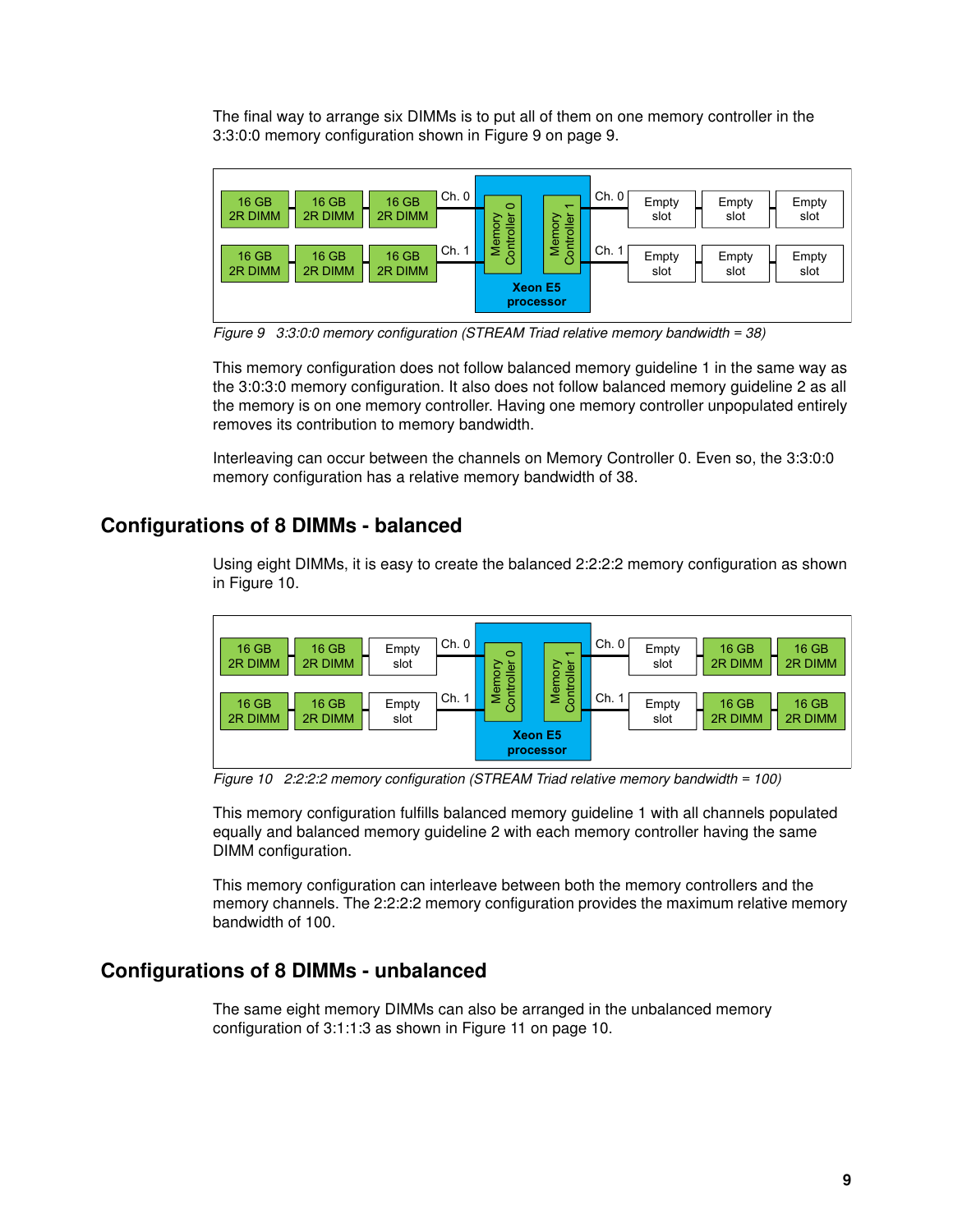

<span id="page-9-0"></span>*Figure 11 3:1:1:3 memory configuration (STREAM Triad relative memory bandwidth = 53)*

This configuration does not follow balanced memory guideline 1 as half the memory channels have 48 GB of memory and 6 total ranks, while the other memory channels have only 16 GB of memory and 2 ranks.

This memory configuration can be interleaved across the memory controllers but not efficiently across the memory channels. Each memory controller will have one 2-way interleave set and two 1-way interleave sets. This limits its relative memory bandwidth to 53.

#### **Configurations of 3 DIMMs - unbalanced**

One other memory configuration to look at is having only three memory DIMMs in the 1:1:1:0 memory configuration shown in [Figure 12](#page-9-1).



<span id="page-9-1"></span>*Figure 12 1:1:1:0 memory configuration (STREAM Triad relative memory bandwidth = 60)*

This unbalanced memory configuration does not follow balanced memory guideline 1 with one unpopulated memory channel nor balanced memory guideline 2 with two DIMMs on one memory controller and only one on the other.

This memory configuration cannot be interleaved efficiently across the memory controllers nor at all across the memory channels of Memory Controller 1. It can be interleaved across the memory channels of Memory Controller 0.

It also suffers from lacking any contribution to memory bandwidth from Memory Channel 1 on Memory Controller 1 as it is unpopulated. The result is a relative memory bandwidth of 60.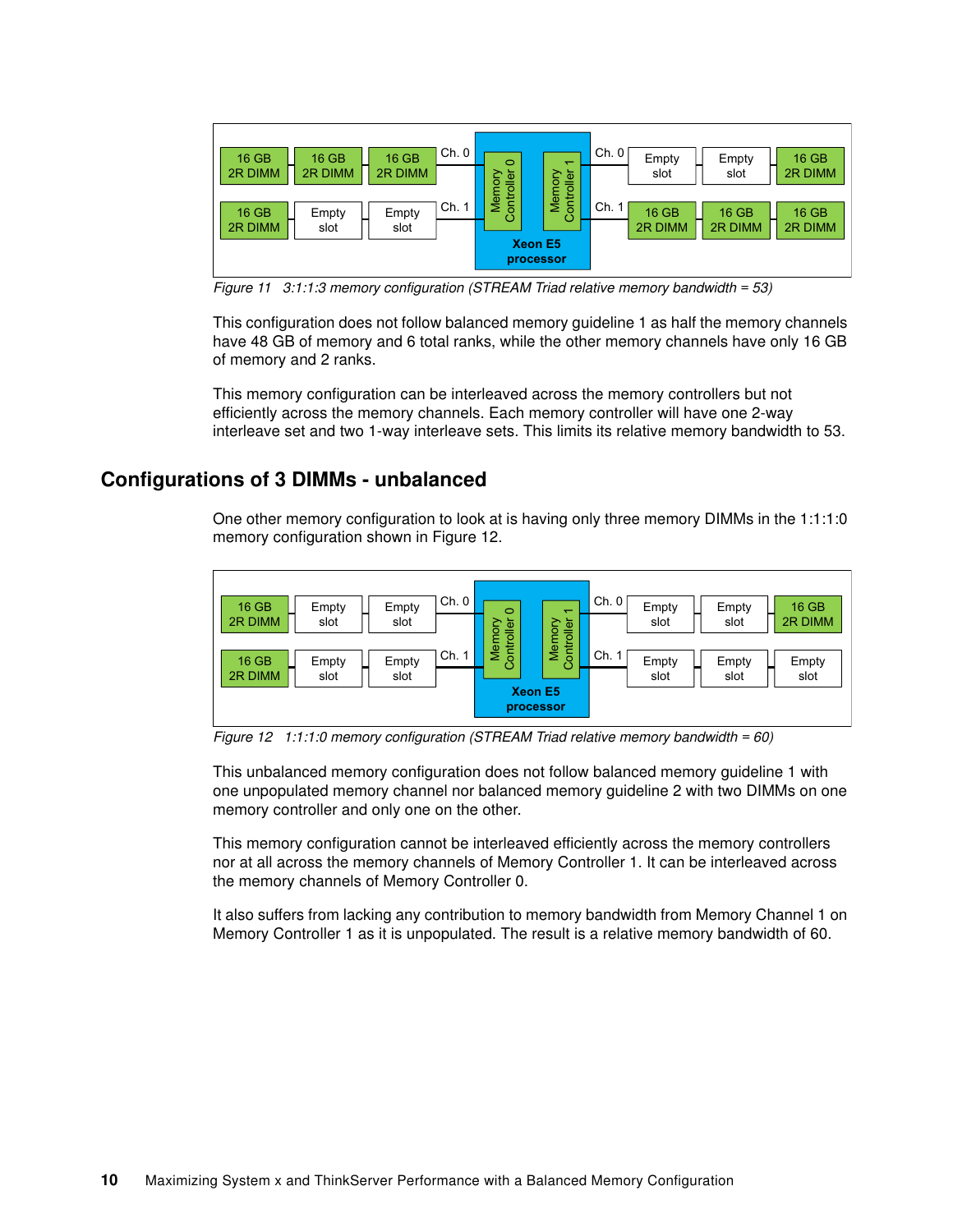## <span id="page-10-0"></span>**Applying the balanced memory guidelines - E7 processors**

The Intel Xeon E7 processor uses a slightly different memory architecture to enable support of more DIMMs.

Each processor has two integrated memory controllers, and each memory controller has two Scalable Memory Interconnect generation 2 (SMI2) links that are connected to two scalable memory buffers. Each memory buffer has two memory channels, and each channel supports three DIMMs, for a total of 24 DIMMs per processor. The use of memory buffers doubles the number of memory channels and DIMMs supported per processor.



The E7 memory architecture is shown in [Figure 13 on page 11](#page-10-1).

<span id="page-10-1"></span>*Figure 13 Intel Xeon E7 processor memory DIMM layout*

Memory configurations will be designated as A:B:C:D:E:F:G:H where each letter indicates the number of DIMMs populated on each memory channel.

- -A refers to Memory Channel 0 on Memory Buffer 0 on Memory Controller 0
- -B refers to Memory Channel 1 on Memory Buffer 0 on Memory Controller 0
- -C refers to Memory Channel 0 on Memory Buffer 1 on Memory Controller 0
- -D refers to Memory Channel 1 on Memory Buffer 1 on Memory Controller 0
- -E refers to Memory Channel 0 on Memory Buffer 2 on Memory Controller 1
- -F refers to Memory Channel 1 on Memory Buffer 2 on Memory Controller 1
- -G refers to Memory Channel 0 on Memory Buffer 3 on Memory Controller 1
- -H refers to Memory Channel 1 on Memory Buffer 3 on Memory Controller 1

This designation is shown in [Figure 14 on page 11.](#page-10-2)



<span id="page-10-2"></span>*Figure 14 Channel designation for E7 processors*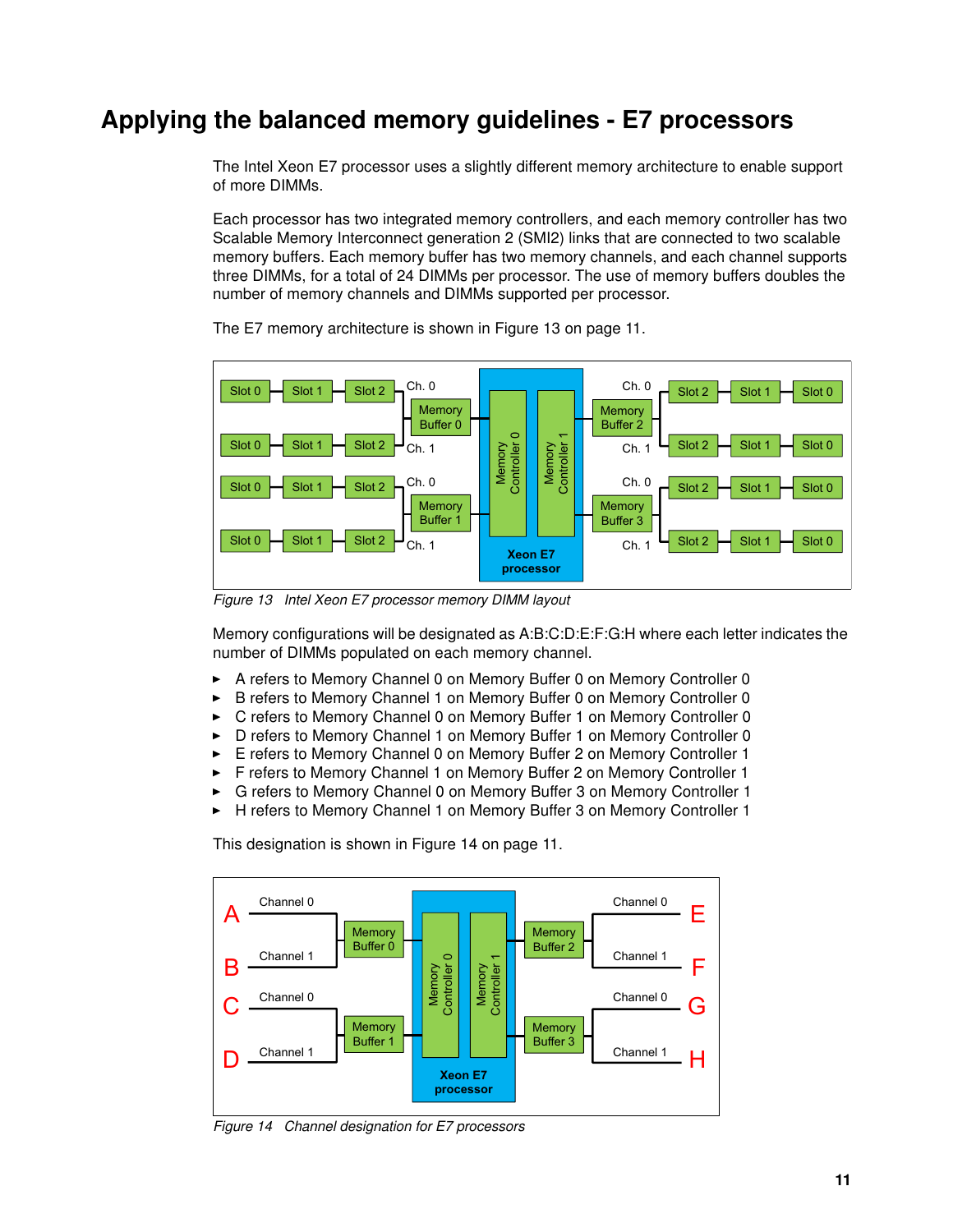The memory buffers provide another level that can be interleaved. Balanced memory guideline 2 now equally applies to memory buffers as it does to memory controllers in that all memory buffers on a processor socket should have the same configuration of DIMMs to provide for efficient interleaving across them.

#### **Configuration of 8 DIMMs - balanced**

The first memory configuration we will look at is a balanced 1:1:1:1:1:1:1:1 memory configuration with one DIMM on each memory channel as shown in [Figure 15](#page-11-0). This memory configuration follows all the balanced memory guidelines and can be interleaved efficiently across the memory controllers, memory buffers, and memory channels. It provides the maximum relative memory bandwidth of 100.



<span id="page-11-0"></span>*Figure 15 1:1:1:1:1:1:1:1 memory configuration (STREAM Triad relative memory bandwidth = 100)*

#### **Configuration of 9 DIMMs - unbalanced**

Adding one additional memory DIMM produces the unbalanced 2:1:1:1:1:1:1:1 memory configuration shown in [Figure 16 on page 12](#page-11-1).



<span id="page-11-1"></span>*Figure 16 2:1:1:1:1:1:1:1 memory configuration (STREAM Triad relative memory bandwidth = 16)*

This configuration does not follow balanced memory guideline 1 with one memory channel having twice the memory capacity and ranks of all the others. It also does not follow balanced memory guideline 2 with different memory DIMM configurations on the memory controllers, but it is balanced across the memory buffers on Memory Controller 1.

Efficient interleaving occurs between Memory Buffer 2 and Memory Buffer 3 as they both have the same configurations of DIMMs attached to them.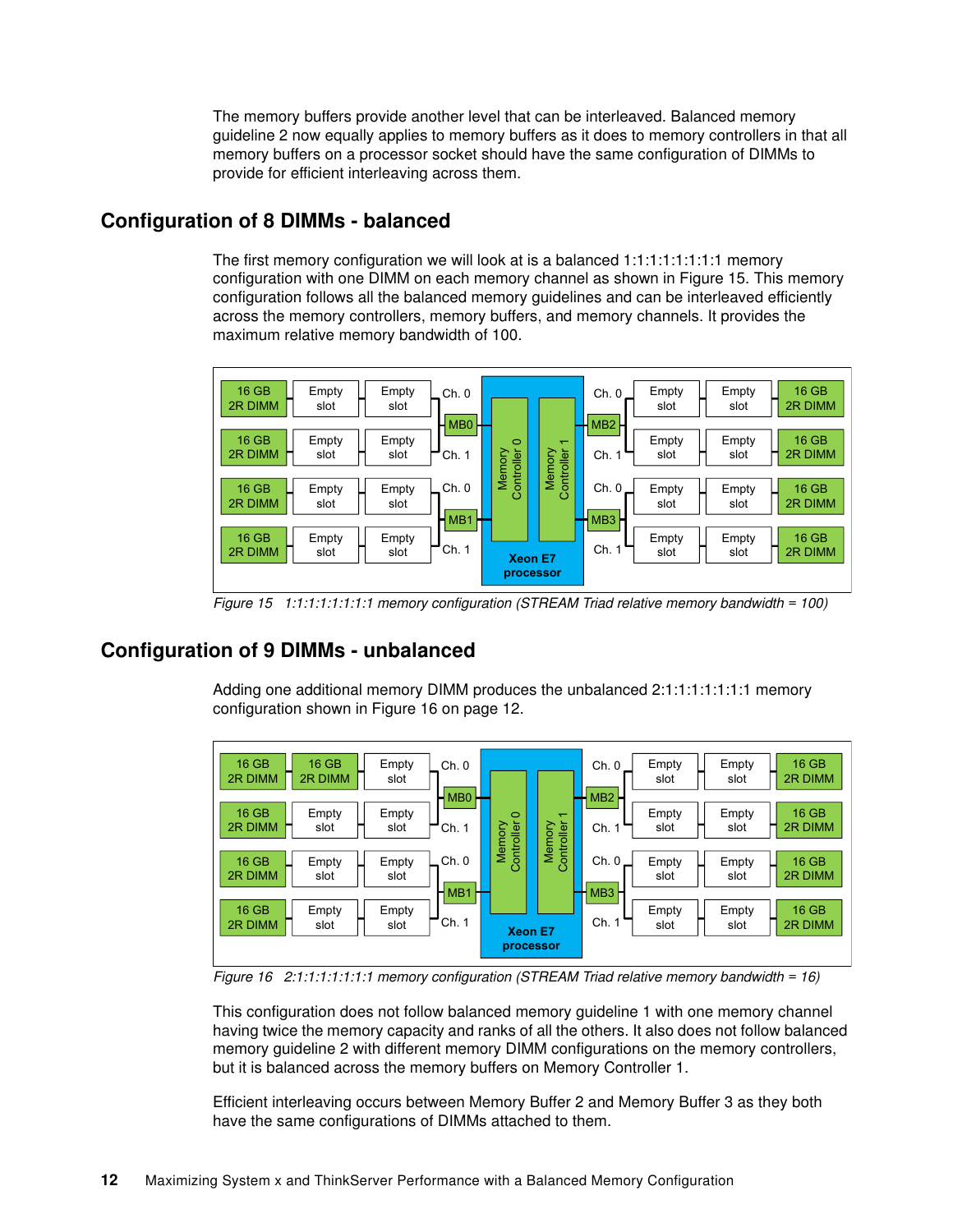It is difficult to create balances with an odd number of DIMMs. The result is a very poor relative memory bandwidth of 16.

#### **Configuration of 10 DIMMs - unbalanced**

Adding one more DIMM produces the unbalanced 2:1:1:1:2:1:1:1 memory configuration shown in [Figure 17](#page-12-0).



<span id="page-12-0"></span>*Figure 17 2:1:1:1:2:1:1:1 memory configuration (STREAM Triad relative memory bandwidth = 48)*

This configuration does follow balanced memory guideline 2 with both memory controllers having the same DIMM configurations allowing interleaving across the memory controllers. This balanced memory guideline is not followed for the memory buffers. Balanced memory guideline 1 is not followed as two memory channels have twice the memory capacity and ranks as the other six. Memory Buffers 1 and 3 do follow balanced memory guideline 1 allowing efficient interleaving to be done across their memory channels. The result is a relative memory bandwidth of 48.

#### **Configuration of 12 DIMMs - unbalanced**

Adding two more DIMMs produces the unbalanced 2:1:2:1:2:1:2:1 memory configuration shown in [Figure 18 on page 13](#page-12-1).



<span id="page-12-1"></span>*Figure 18 2:1:2:1:2:1:2:1 memory configuration (STREAM Triad relative memory bandwidth = 64)*

Balanced memory guideline 2 is followed for both memory controllers and all memory buffers with matching DIMM configurations. This allows for interleaving between all of them. Unfortunately, balanced memory guideline 1 is not followed as half the memory channels have twice the memory capacity and ranks as the other half. The result is less efficient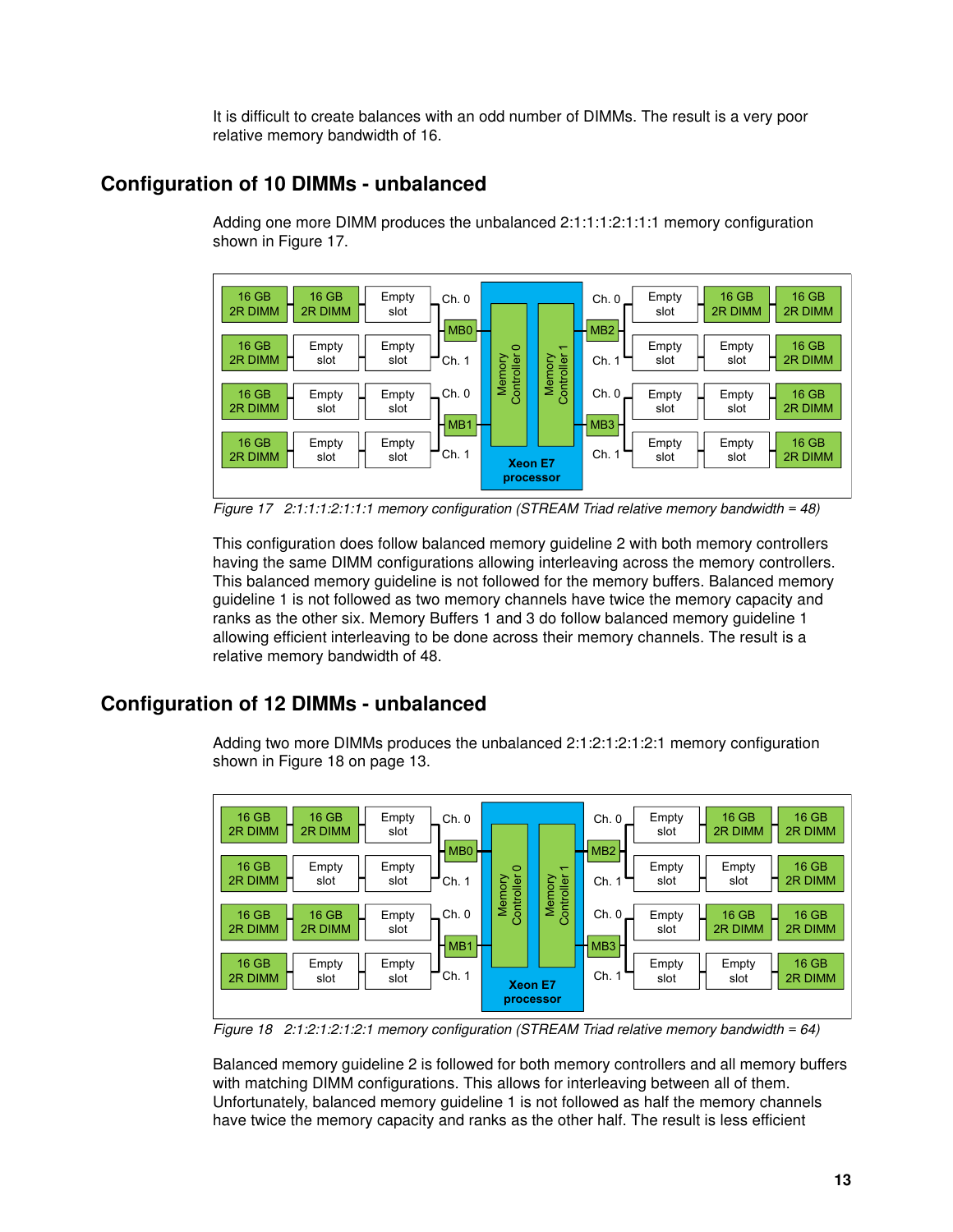interleaving across the channels of each memory buffer and a relative memory bandwidth of 64.

#### **Configuration of 14 DIMMs - unbalanced**

Using 14 DIMMs produces the unbalanced 2:1:2:2:2:1:2:2 memory configuration shown in [Figure 19](#page-13-0).



<span id="page-13-0"></span>*Figure 19 2:1:2:2:2:1:2:2 memory configuration (STREAM Triad relative memory bandwidth = 33)*

This configuration follows balanced memory guideline 2 with both memory controllers having the same DIMM configurations. This allows for efficient interleaving across the memory controllers. The memory buffers do not follow balanced memory guideline 2 as half have three DIMMs and half have four. Balanced memory guideline 1 is not followed as not all memory channels have the same memory capacity and ranks. Pairs of memory buffers do have the same DIMM configurations: Memory Buffers 0 and 2 and Memory Buffers 1 and 3. Interleaving can be done efficiently between these memory buffer pairs. The result is a relative memory bandwidth of 33.

#### **Configuration of 16 DIMMs - balanced**

Adding two more DIMMs produces the balanced 2:2:2:2:2:2:2:2 memory configuration shown in [Figure 20.](#page-13-1)



<span id="page-13-1"></span>*Figure 20 2:2:2:2:2:2:2:2 memory configuration (STREAM Triad relative memory bandwidth = 100)*

This follows balanced memory guideline 1 as all memory channels have the same memory capacity and total ranks. It also follows balanced memory guideline 2 as both memory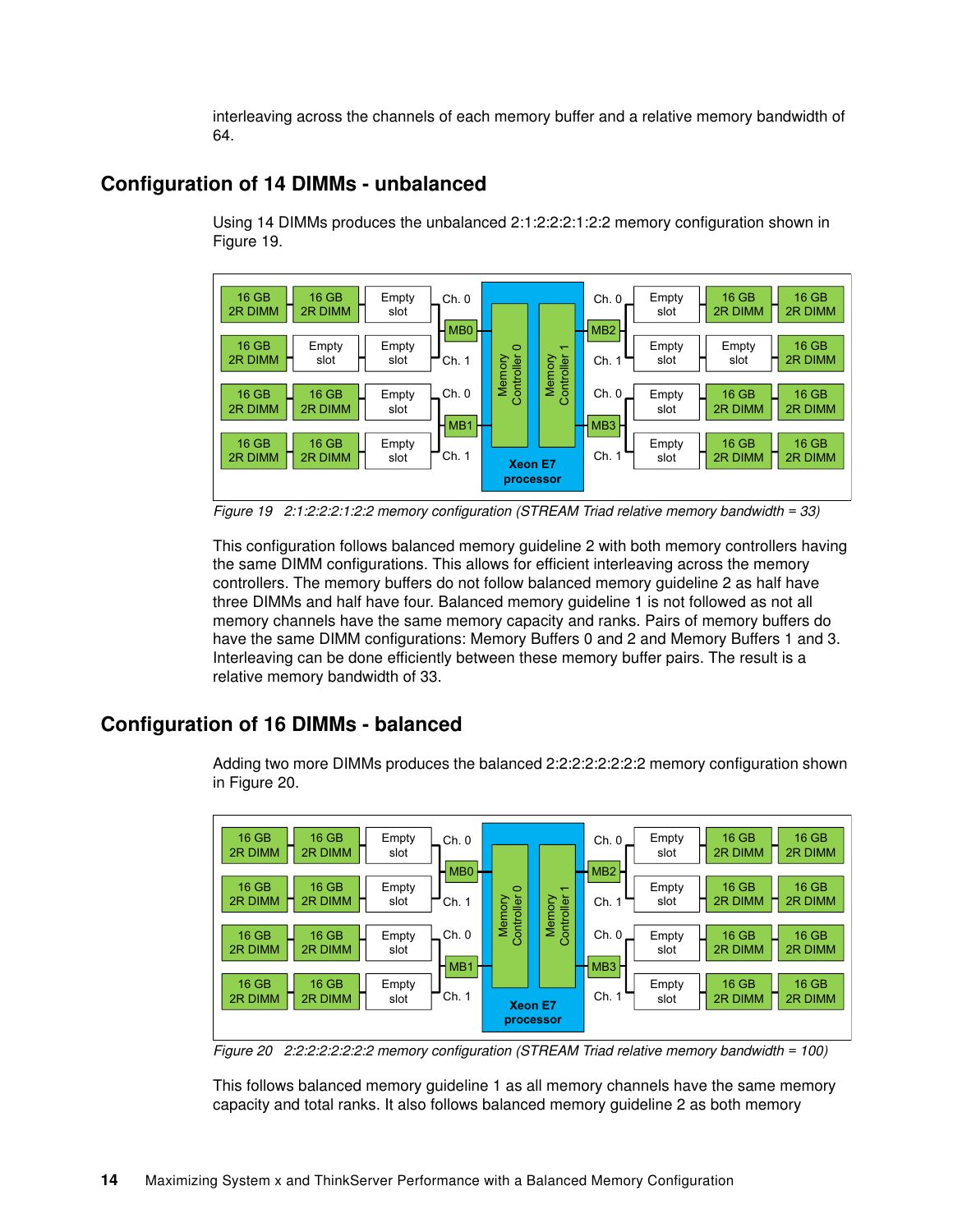controllers and all memory buffers have the same DIMM configurations. This allows for efficient interleaving at all levels and provides a relative memory bandwidth of 100.

## <span id="page-14-0"></span>**Maximizing memory bandwidth**

In order to maximize the memory bandwidth of a server, the following rules should be followed:

- **Example 1** Balance the memory across the processor sockets all processor sockets on the same physical server should have the same configuration of memory DIMMs
- Balance the memory across the memory controllers all memory controllers on a processor socket should have the same configuration of memory DIMMs
- Balance the memory across the memory channels all memory channels should be populated and have the same total memory capacity and the same total number of ranks

If a server requires a specific memory capacity, sometimes smaller DIMMs or a mix of DIMM sizes are needed to produce a balanced memory configuration.

For example, you may require 96 GB of memory on a server with one Intel Xeon E5 processor. This can be accomplished using six 16 GB DIMMs. Unfortunately there is no way to follow all the rules above with six DIMMs on four memory channels. Options in this situation are:

- ► Use twelve 8 GB DIMMs. These would be arranged as a 3:3:3:3 configuration which does follow all the rules.
- Use one 16 GB DIMM and one 8 GB DIMM on each channel.
- Have more memory than required to produce a balanced memory configuration. In this case, eight 16 GB can be arranged as a 2:2:2:2 balanced memory configuration.

The important thing is to create a balanced memory configuration following all the above rules to maximize memory bandwidth and overall server performance.

#### <span id="page-14-1"></span>**Cluster on Die option impact on memory bandwidth**

Cluster on Die is a parameter that is set in UEFI and effectively splits a processor into two parts so that it acts like two processors. The CoD option is only available on Intel Xeon E5-2600 v3 and Intel E5-2600 v4 processors with two memory controllers - Intel Xeon E5 v3 processors with 10 or more cores and E5 v4 processors with 12 or more cores.

Configurations with the CoD option can improve performance in workloads that are highly Non-Uniform Memory Access (NUMA) optimized. Each half of the processor is treated as a separate NUMA node with ownership of half of the processor cores, a memory controller, and locally attached memory. Such a configuration can improve performance for workloads whose data is found almost entirely within the cluster it is running on.

[Figure 21 on page 16](#page-15-2) shows an Intel E5 processor with the CoD option producing two clusters.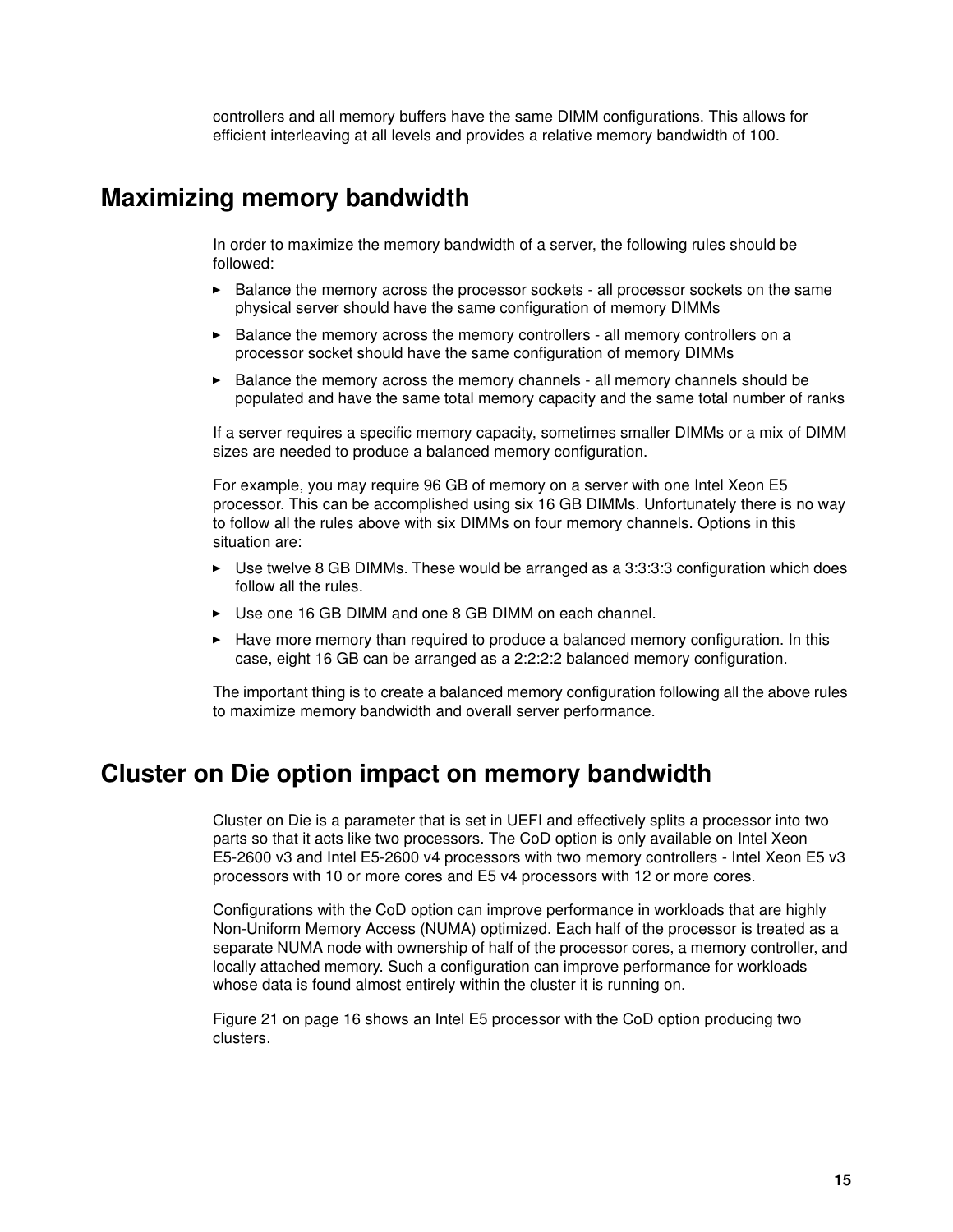

<span id="page-15-2"></span>*Figure 21 2:2:1:1 memory configuration with Cluster on Die making two clusters (STREAM = 100)*

The CoD option can reduce the impact of not following balanced memory guideline 2. More memory capacity can be attached to one memory controller than the other and still produce maximum memory bandwidth as long as memory is balanced across the memory channels of each memory controller.

Without the CoD option, balanced memory guideline 2 is not followed in the 2:2:1:1 configuration making it an unbalanced memory configuration with reduced memory bandwidth. With the CoD option, the 2:2:1:1 configuration provides maximum memory bandwidth. Even so, it is recommended that all the balanced memory guidelines be followed even with configurations with the CoD option.

## <span id="page-15-0"></span>**Summary**

Overall server performance is affected by the memory subsystem which can provide both high memory bandwidth and low memory access latency when properly configured. Balancing memory across the memory controllers and the memory channels produces memory configurations which can efficiently interleave memory references among its DIMMs producing the highest possible memory bandwidth. An unbalanced memory configuration can reduce the total memory bandwidth to as low as 16% that of a balanced memory configuration.

Implementing all three of the balanced memory guidelines described in this paper results in balanced memory configurations producing the best possible memory bandwidth and overall performance.

## <span id="page-15-1"></span>**Change history**

October 2017:

► Correction that one of the 6-DIMM configurations is balanced

April 2016

**F** Initial publication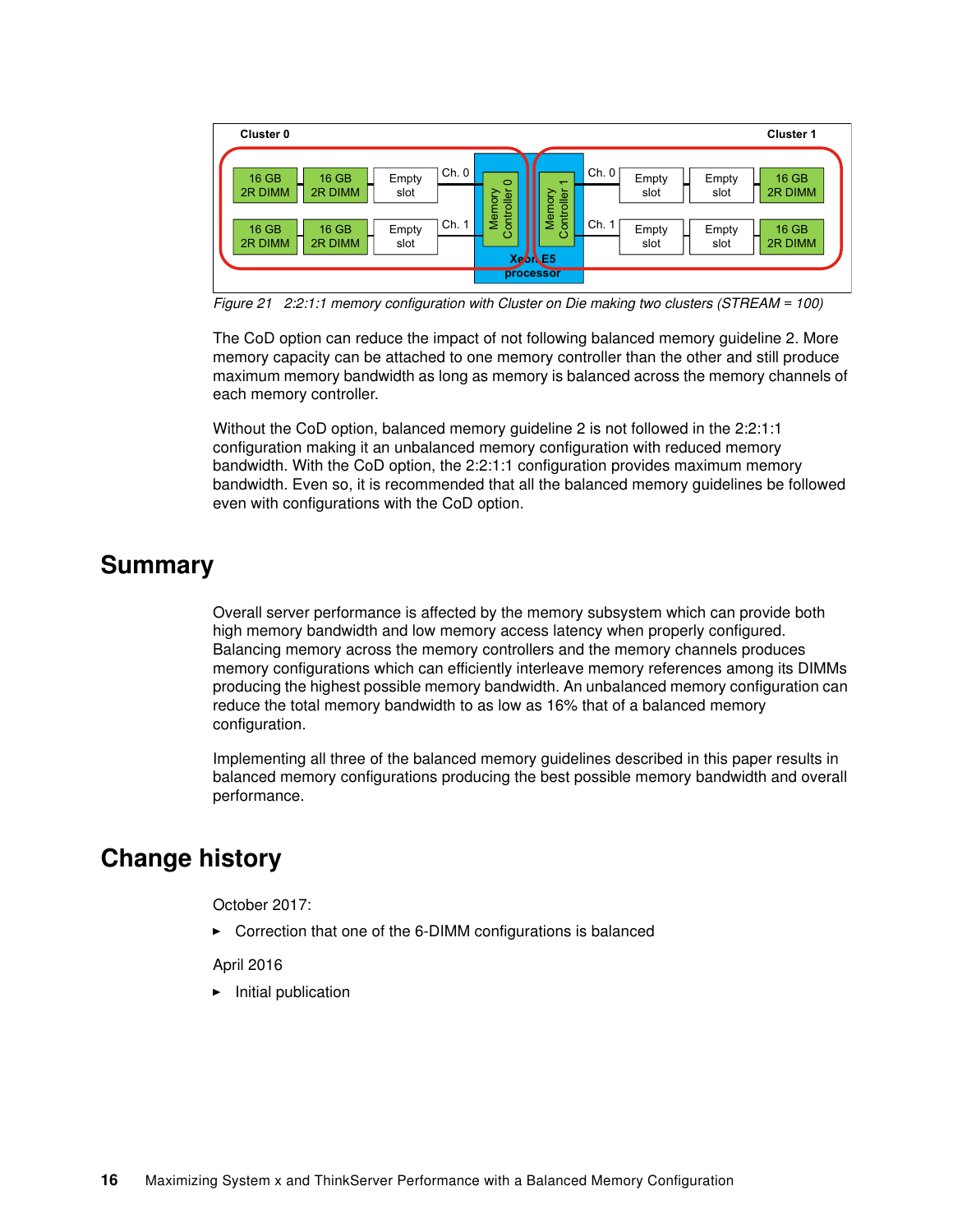## <span id="page-16-0"></span>**Authors**

This paper was produced by the following team of specialists:

**Dan Colglazier** is a Senior Engineer in the Lenovo Data Center Performance Group in Morrisville, NC. He had previously spent over 30 years at IBM, where he started out in the IBM Data Processing Division performance team helping improve the designs of future mainframe storage hierarchies. Assessing the performance of future System x® servers in both IBM and Lenovo has been his main focus. He is currently the leader of the Performance Design Guidance team. Dan holds a Bachelor of Science degree in Computer Engineering and a Master of Science degree in Electrical Engineering both from the University of Illinois.

**Joe Jakubowski** is a Senior Technical Staff Member in the Lenovo Server Performance Laboratory in Morrisville, NC. Previously, he spent 30 years at IBM. He started his career in the IBM Networking Hardware Division test organization and worked on various Token Ring adapters, switches and test tool development projects. He has spent the past 21 years in the server performance organization focusing primarily on database, virtualization and new technology performance. His current role includes all aspects of x86 server architecture and performance. Joe holds Bachelor of Science degrees in Electrical Engineering and Engineering Operations from North Carolina State University and a Master of Science degree in Telecommunications from Pace University.

**Tristian "Truth" Brown** is a Hardware Performance Engineer on the Lenovo Server Performance Team in Raleigh, NC. He is responsible for the hardware analysis of high-performance, flash-based storage solutions for System x servers. Truth earned a bachelor's degree in Electrical Engineer from Tennessee State University and a master's degree in Electrical Engineering from North Carolina State University. His focus areas were in Computer Architecture and System-on-Chip (SoC) microprocessor design and validation.

Thanks to the following people for their contributions to this project:

- Charles Stephan, Lenovo Server Performance Team
- David Watts, Lenovo Press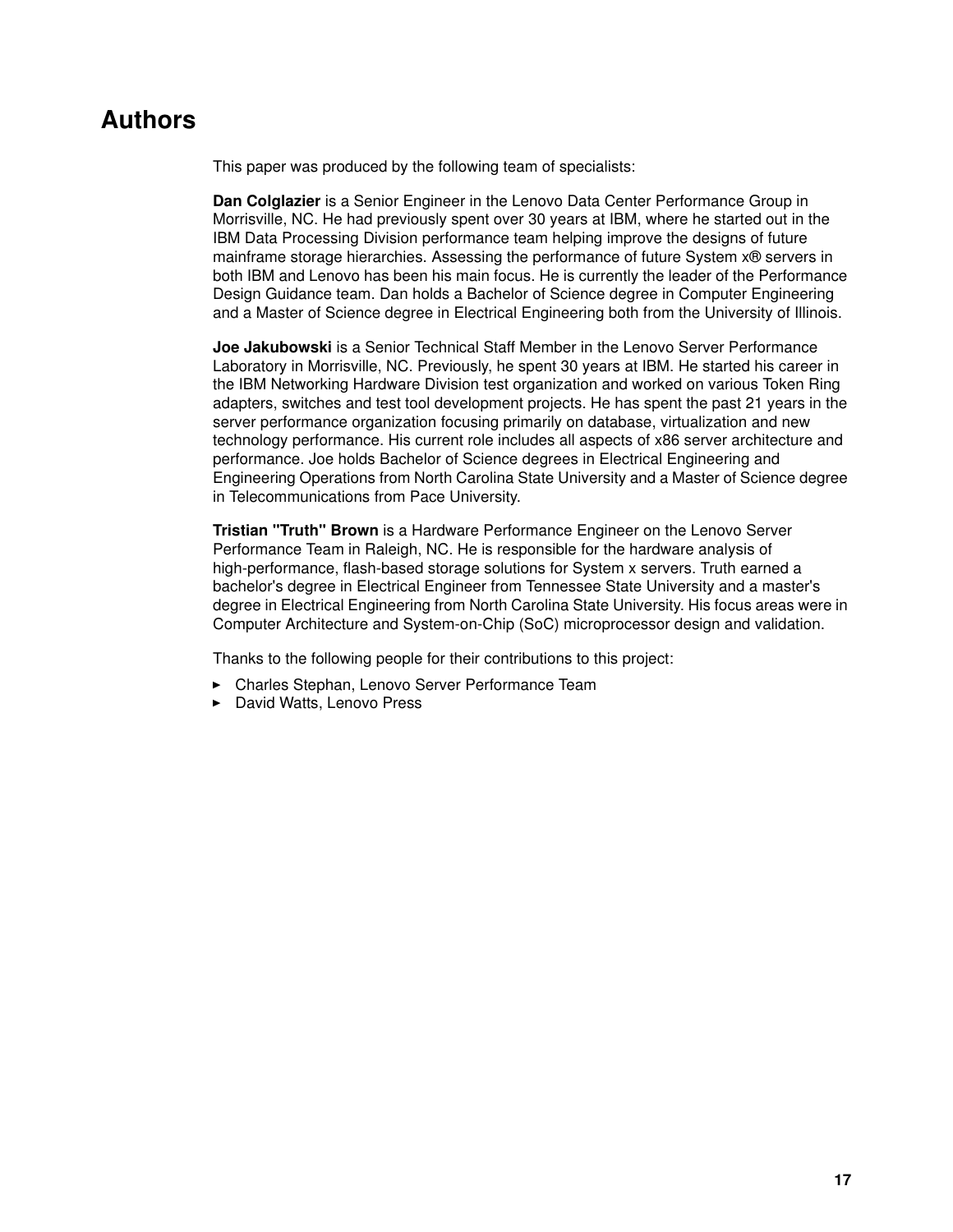## <span id="page-17-0"></span>**Notices**

Lenovo may not offer the products, services, or features discussed in this document in all countries. Consult your local Lenovo representative for information on the products and services currently available in your area. Any reference to a Lenovo product, program, or service is not intended to state or imply that only that Lenovo product, program, or service may be used. Any functionally equivalent product, program, or service that does not infringe any Lenovo intellectual property right may be used instead. However, it is the user's responsibility to evaluate and verify the operation of any other product, program, or service.

Lenovo may have patents or pending patent applications covering subject matter described in this document. The furnishing of this document does not give you any license to these patents. You can send license inquiries, in writing, to:

Lenovo (United States), Inc. 1009 Think Place - Building One Morrisville, NC 27560 U.S.A. Attention: Lenovo Director of Licensing

LENOVO PROVIDES THIS PUBLICATION "AS IS" WITHOUT WARRANTY OF ANY KIND, EITHER EXPRESS OR IMPLIED, INCLUDING, BUT NOT LIMITED TO, THE IMPLIED WARRANTIES OF NON-INFRINGEMENT, MERCHANTABILITY OR FITNESS FOR A PARTICULAR PURPOSE. Some jurisdictions do not allow disclaimer of express or implied warranties in certain transactions, therefore, this statement may not apply to you.

This information could include technical inaccuracies or typographical errors. Changes are periodically made to the information herein; these changes will be incorporated in new editions of the publication. Lenovo may make improvements and/or changes in the product(s) and/or the program(s) described in this publication at any time without notice.

The products described in this document are not intended for use in implantation or other life support applications where malfunction may result in injury or death to persons. The information contained in this document does not affect or change Lenovo product specifications or warranties. Nothing in this document shall operate as an express or implied license or indemnity under the intellectual property rights of Lenovo or third parties. All information contained in this document was obtained in specific environments and is presented as an illustration. The result obtained in other operating environments may vary.

Lenovo may use or distribute any of the information you supply in any way it believes appropriate without incurring any obligation to you.

Any references in this publication to non-Lenovo Web sites are provided for convenience only and do not in any manner serve as an endorsement of those Web sites. The materials at those Web sites are not part of the materials for this Lenovo product, and use of those Web sites is at your own risk.

Any performance data contained herein was determined in a controlled environment. Therefore, the result obtained in other operating environments may vary significantly. Some measurements may have been made on development-level systems and there is no guarantee that these measurements will be the same on generally available systems. Furthermore, some measurements may have been estimated through extrapolation. Actual results may vary. Users of this document should verify the applicable data for their specific environment.